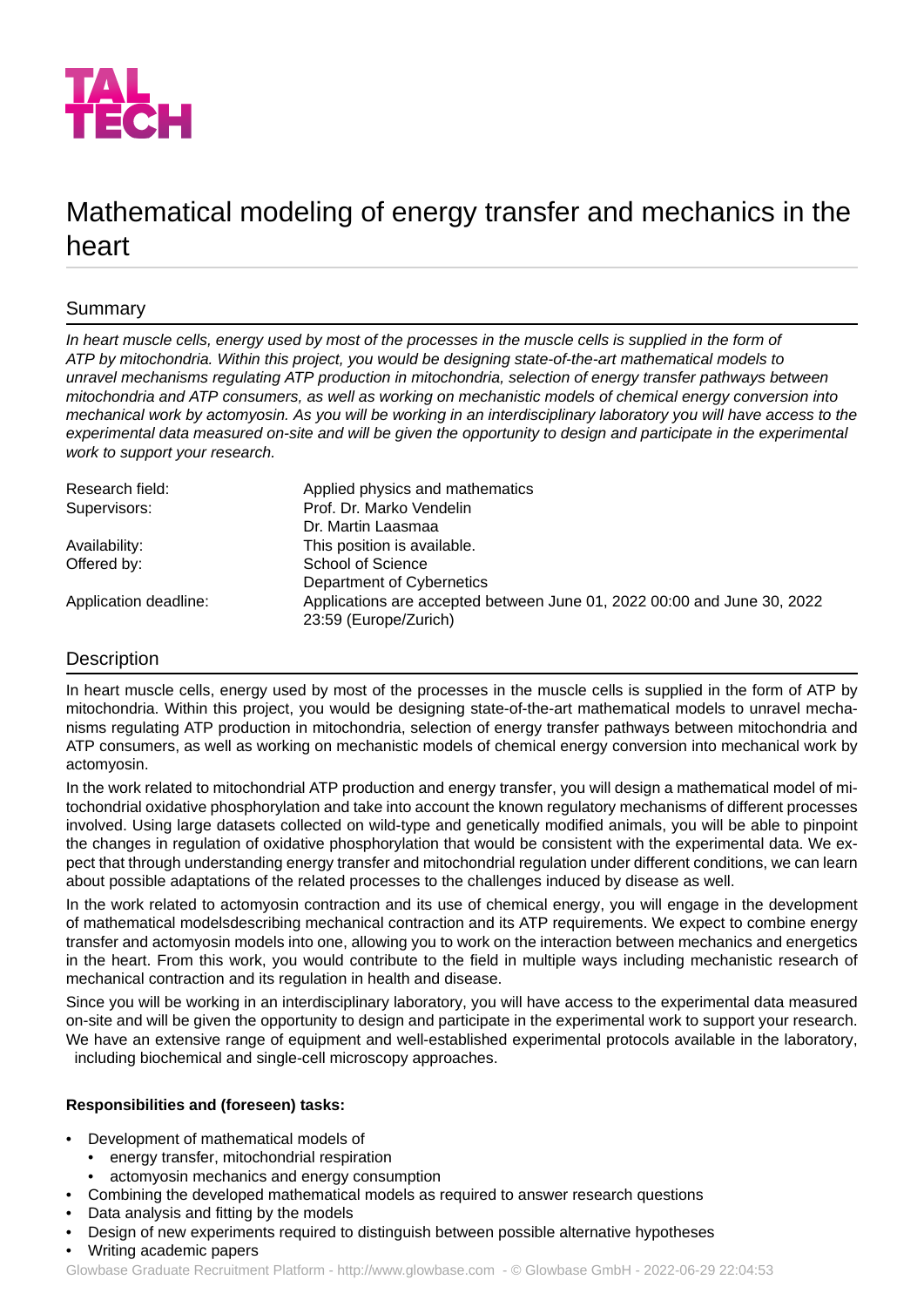

# Presenting the results in international meetings

- Supervision of junior students
- Participation in the teaching of the courses given by the laboratory

#### **Applicants should fulfil the following requirements:**

- a master's degree in relevant field
- a clear interest in the topic of the position
- programming in Python or C++
- excellent command of English
- strong writing skills (English) that are compatible with doctoral-level requirements
- capacity to work both as an independent researcher and as part of an international team
- capacity and willingness to provide assistance in organizational tasks relevant to the project

## **The following experience is beneficial:**

- Experience with development of mathematical models
- Experience with solving numerically ODEs and/or PDEs
- Working knowledge of SQL
- Working knowledge of statistics and statistical software
- Working with cells

## **We offer:**

- Fully funded 4-year PhD position in one of the largest universities in Estonia
- The chance to do high-level interdisciplinary research in a supporting environment
- Great opportunities for self-development
- Opportunities for conference visits, research stays and networking with globally leading research centers in the field

#### **About the department**

The Laboratory of Systems Biology is a part of the Department of Cybernetics, School of Science, Tallinn University of Technology.

The main aim of the laboratory is to study regulation of intracellular processes and understand functional influences of intracellular interactions.

We use interdisciplinary approaches to tackle questions in cardiac physiology. For that, we have formed a team of researchers with backgrounds in biophysics, biology, and applied mathematics/physics. As a result, we are able to approach scientific questions on different scales, from organ to molecular level, using combinations of different experimental and theoretical techniques. When needed, we find new ways to characterize the data, develop new mathematical models, build new hardware, and program it to carry out novel experimental protocols.

## **Additional information**